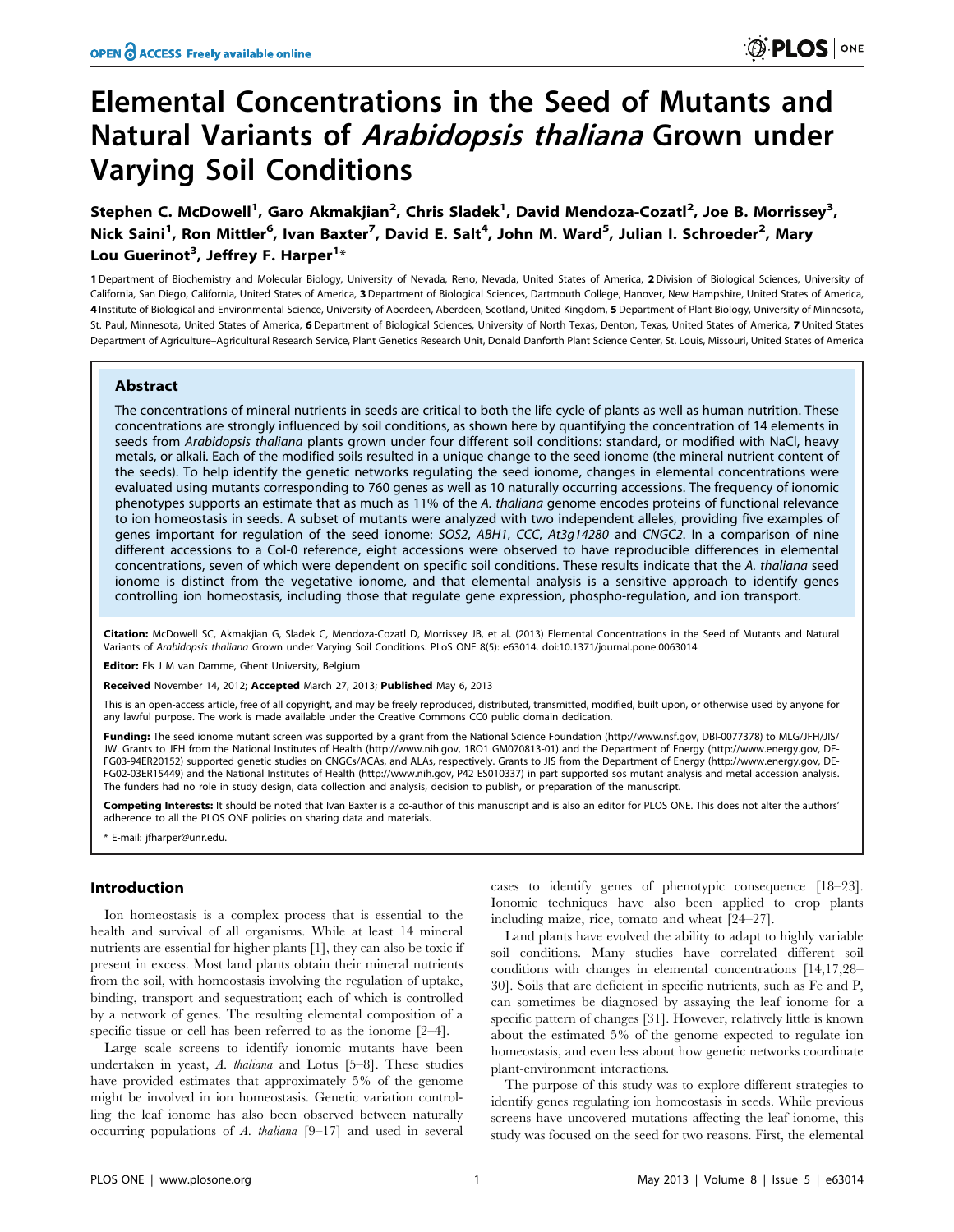concentrations of seed are expected to be strongly influenced by the physiological functions of the root and shoot; thereby providing a test that can potentially detect ionome defects throughout the plant [3]. Second, seed represent a primary source of mineral nutrition in the human diet, as well as a gateway for the entry of toxic elements into the food chain, and therefore an important target for biofortification or toxic element exclusion.

Here we report on a pilot study in which we quantified 14 elements in the seed of plants grown under four different soil conditions: standard, or modified with NaCl, heavy metals, or alkali. This survey included mutants corresponding to 760 genes, including membrane proteins, transcription factors, stress regulated genes, and unknowns. In addition, we included a comparison of 10 natural variants of A. thaliana. Our survey provides evidence that as much as 11% of the A. thaliana genome encodes proteins of functional relevance to the seed ionome. Here we identify seed ionome phenotypes for mutations in 15 different genes, five of which were corroborated with two independent mutant alleles. Phenotypes were also observed in eight of the nine accessions, in comparison to Col-0. The use of four different soil conditions revealed several conditional phenotypes, providing evidence that the seed ionome is highly sensitive to changes in the soil environment.

# Results

### Soil Modifications Affect Ion Homeostasis in Col-0 Seed

To evaluate the impact of growth conditions on the A. thaliana seed ionome, the concentration of 14 elements (Ba, Ca, Cd, Cu, Fe, K Li, Mg, Mn, Mo, Na, P, S and Zn) was quantified in the seed of plants grown under four different soil conditions: standard, or modified with NaCl (75 mM NaCl), heavy metals (Al, As, Cd, Co, Ba, Cs, Cr, Cu, Ca, Fe, Mn, Mg, Li, Rb), or alkali (pH  $\sim 7.9$ with CaO). Under standard conditions, the average elemental concentrations of Col-0 seed were comparable to previous reports [14]. Under heavy-metal growth conditions, most of the elements added to the soil accumulated in the seeds at concentrations below the lower limit of detection due to sensitivity limitations in the ICP-AES instrument used in this study. Each soil modification was chosen to challenge plants with a sub-optimal soil environment, while still allowing plants to grow and provide sufficient seed for ICP analyses. For example, Col-0 plants showed no consistent differences in plant health, bolt length, or seed set between the standard and 75 mM NaCl soil conditions. Furthermore, a quantitative analysis of Col-0 seed size found no statistically significant differences between standard and 75 mM NaCl soil conditions (Figure S1). Nevertheless, each of the three challenge conditions resulted in a unique perturbation of the Col-0 seed ionome (Figure 1). NaCl conditions increased relative concentrations of K, Li and Na; heavy metal conditions increased Ca, Cd, Cu, and S, but decreased Fe and Mn; and alkali conditions increased Ca, Cu, K, and S, but decreased Ba and Fe. This indicated that the chosen conditions were sufficient to alter ion homeostasis in the seed, supporting an expectation that these conditions could be used in the context of a mutant screen to increase the probability of identifying mutations that alter ion accumulation in the seed.

Plants were grown in trays of 32, with eight Col-0 control plants present in each tray. An experimental plant was considered to have a statistically significant change in elemental concentrations (i.e., an ionome phenotype) if one or more elements was different from the Col-0 control mean by three or more standard deviations (3 s.d.). Therefore, the sensitivity of phenotype detection was directly related to the variability of each specific element within the Col-0 control seeds. Figure 2 shows the variability of each element in Col-0 control seeds under each soil condition, expressed in terms of the standard deviation relative to the mean (%RSD, percent relative standard deviation). While each tray was considered individually, the average variability of eight elements across the entire dataset (Ca, Cu, K, Mg, Mn, P, S, and Zn) was between 5–15%RSD for every soil condition. Higher variability (15–30%RSD) was observed for Ba, Cd, Li, Fe, Mo, and Na, resulting in lower sensitivity of phenotype detection. The highest variation was seen for Na (50%RSD) and Li (70%RSD), specifically in soils modified with NaCl and alkali, respectively.

# Mutant Screen: T-DNA Insertion and Fast Neutron Deletion Lines

To identify genes that contribute to the regulation of the seed ionome, the elemental concentrations of mutant and Col-0 (i.e., wild-type) control seeds were compared under different soil conditions (File S1). Mutant lines representing 760 genes were chosen for analysis and included a nearly proportional representation from all gene ontology (GO) functional categories (Figure S2). The exception was transport-related genes, which were overrepresented in our screen by approximately three-fold. The best candidates for disruption of gene functions were chosen when selecting mutant alleles for analysis. For example, all mutants used had T-DNA insertions located between the start and stop codons of the target gene. However, many of the lines had insertions located in introns, and no analyses were done to confirm the absence of corresponding full-length mRNA expression. In addition, most of the T-DNA insertion lines obtained from the stock center as homozygous mutants were used without reconfirming their zygosity. Thus, it is possible that some mutant phenotypes were missed in this survey due to leaky expression or mis-represented zygosity.

Three different labs screened subsets of mutants for the 760 genes, each using a different soil modification. The results were compiled for this report (File S1). 731 genes were screened in NaCl soil, 203 genes in heavy metal soil, 88 genes in alkali soil and 38 genes in untreated soil. Mutant lines were initially subjected to a first pass screen in which at least two plants were analyzed. The first pass screen identified 299 genes as candidates for having ionomic phenotypes; revealing potential increases and decreases in every element detectable with our instrumentation. A follow up analysis of genes randomly selected from the 299 candidates yielded a 22% confirmation rate (File S1), suggesting that  $\sim$ 9% of the 760 total genes analyzed in this study are likely to have ionomic phenotypes. An extension of this allows us to speculate that 7%–11% (at 95% confidence) of the A. thaliana genome encodes proteins of functional relevance to the seed ionome.

Ionomic phenotypes were corroborated in mutant lines corresponding to 15 genes (Figure 3). The corroboration included meeting stringency criteria such as: reproducibility across multiple flats, soil conditions, or multiple alleles. Of these 15 genes, five were shown to have mutant phenotypes supported by two independent alleles (ABH1, SOS2, At3g14280, CCC, and CNGC2). Corroboration with two alleles provides strong evidence that the ionomic phenotype is associated with a specific gene, as opposed to a possible second site mutation in some other gene. However, ten of the 15 genes with ionomic phenotypes were only analyzed with a single allele (Figure 3), and still need to be verified by second alleles or transgene rescue experiments.

### Accession Screen

To explore the extent of elemental variation between naturally occurring populations of A. thaliana, 10 accessions (Col-0, Cvi-1,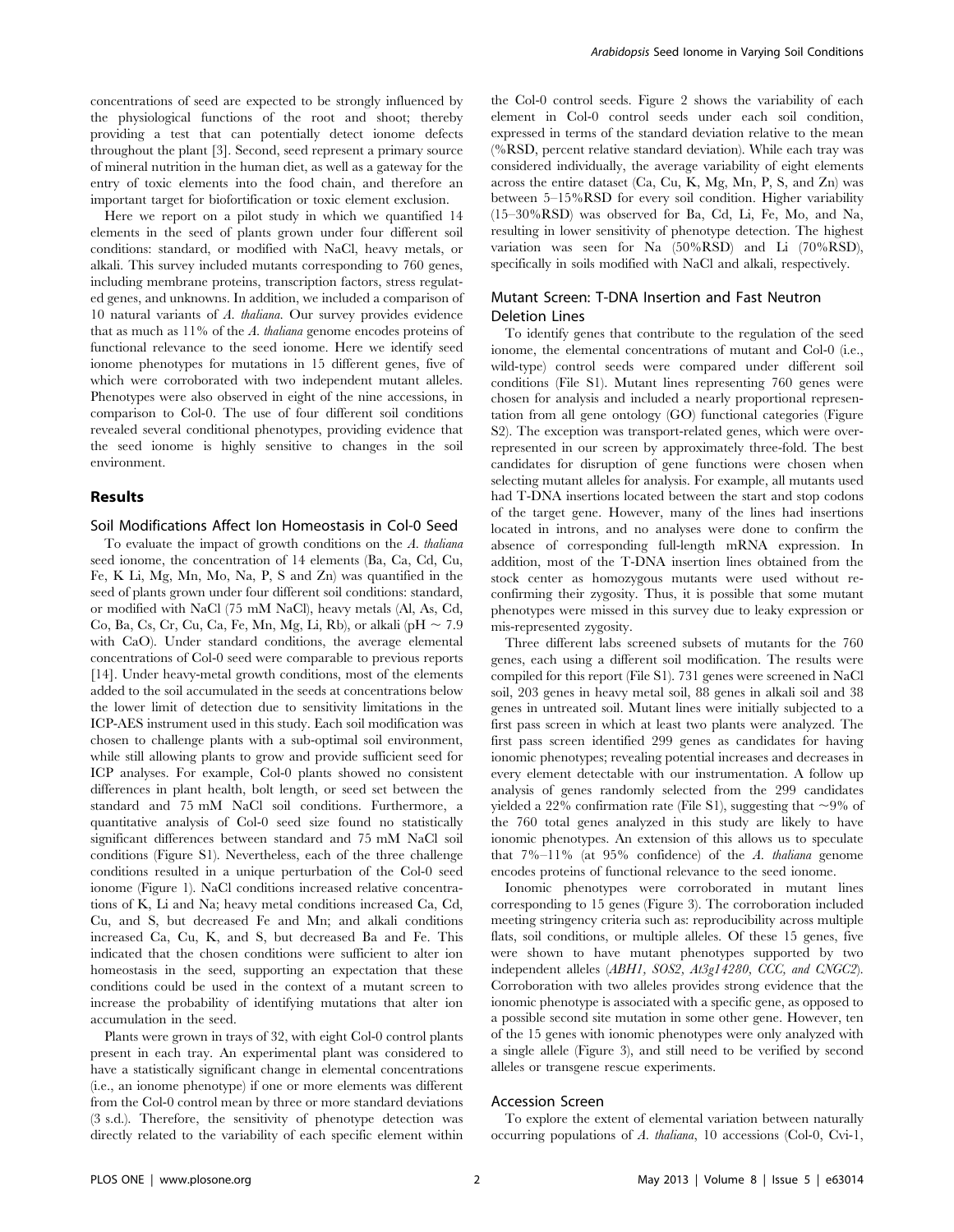

Figure 1. The elemental concentrations of Col-0 seed change under modified soil conditions. The average  $(\pm 5E)$  concentration of each element is given in PPM and plotted on the y-axis on a log scale. In total, 139 flats were processed for NaCl soil, 92 for heavy metal soil, 35 for alkali soil and 37 for untreated soil. However, some elements were not detected in every flat. The numbers above the columns represent the number of flats from which data was collected (i.e., n-values). Circumstances for which no data was collected are represented by an "X". \* Elements for which a statistically significant difference between standard and modified soil conditions was observed (t-test, p<0.05, Bonferroni multiple test correction). doi:10.1371/journal.pone.0063014.g001

Kas-1, Ler-0, Mrk-0, Nd-1, Sha, Ts-1, Tsu-1 and WS-0) were grown under standard, NaCl, heavy metal and alkali soil conditions. Compared to Col-0, the only accession that did not show an ionomic difference under one or more soil conditions was Cvi-1. In contrast, the other eight accessions (Kas-1, Ler-0, Mrk-0, Nd-1, Sha, Ts-1, Tsu-1 and WS) showed a total of 13 ionomic changes (Figure 4). For example, Kas-1 showed an increase in Fe, while Mrk-0 showed an increase in Zn. In the example of a Zn increase in Mrk-0, the increase was soil-dependent, as it was seen here in seed from plants grown under a NaCl challenge, but not with unmodified soil.

## Discussion

To identify genes regulating ion homeostasis in seeds, this survey utilized four different soil conditions as a way to challenge plants to adjust their ion homeostasis set points, and thereby help reveal conditional phenotypes. Fourteen elements were quantified in an analysis of mutants corresponding to 760 genes, as well as the natural variation present in nine different accessions compared to Col-0.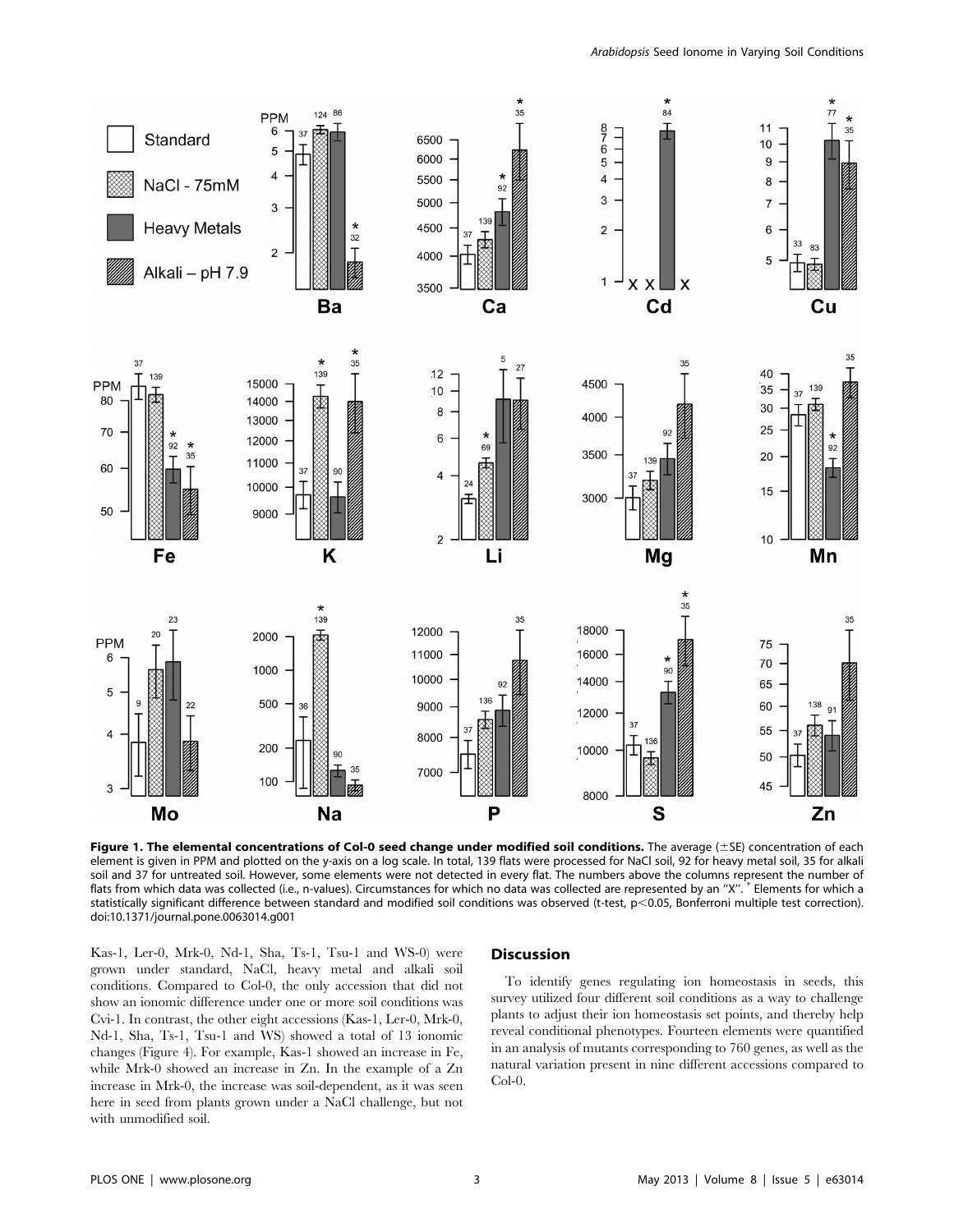

Figure 2. Similar variability was found for 9 of the 14 elements under all soil conditions. Columns represent the average variability  $(\pm S)$ of an element in Col-0 control seeds under a specific soil condition, expressed in terms of the standard deviation relative to the mean (%RSD, percent relative standard deviation). In total, 139 flats were processed for NaCl soil, 92 for heavy metal soil, 35 for alkali soil and 37 for untreated soil. However, some elements were not detected in every flat. The exact n-value for each circumstance can be found in Figure 1. Circumstances for which no data was collected are represented by an "X". \*Elements for which a statistically significant difference between standard and modified soil conditions was observed (t-test,  $p<0.05$ , Bonferroni multiple test correction). doi:10.1371/journal.pone.0063014.g002

#### Soil Modifications Alter Seed Ion Homeostasis

Two lines of evidence support a conclusion that the challenge conditions used in our assays altered ion homeostasis in A. thaliana seed. First, each challenge uniquely altered the concentration of elements in the seed of Col-0 control plants (Figure 1). The fact that changes were seen in elements other than those used to modify the soil supports an expectation that homeostasis is maintained by interconnected regulatory networks, and that each of the modified soil conditions used here was sufficient to perturb some of these connections. Second, in both the mutant and accession screens (Figures 3 and 4) many of the phenotypes were observed to be soil-specific. For example, while five elements showed significant changes in abh1 seed obtained from plants grown under standard soil conditions, the only change that was consistent under all four soil conditions was a decrease in sulfur. Similarly, in the accession survey, soil-specific phenotypes were observed in seven of the eight accessions.

While each modified soil condition triggered distinct changes in the Col-0 seed ionome compared to standard soil, the steady-state concentration of most elements still appeared to be under relatively tight homeostasis controls. This was indicated by the observation of similar levels of variability for nine elements (Ba, Ca, K, Mg, Mn, Mo, P, S, and Zn) under standard and modified soil conditions (Figure 2). There were however, two notable exceptions: Na in NaCl soil and Li in alkali soil. As the sensitivity of detecting a phenotype in our screen is directly related to the elemental variability in control plants, our ability to detect Na phenotypes under NaCl challenge and Li phenotypes under alkali challenge was greatly diminished. These examples illustrate that, in some cases, the use of modified soil conditions can increase the variability of specific elements and thereby cause phenotypes to be missed that would have otherwise been detected as statistically significant under standard soil conditions.

## Mutant Screen

An extrapolation from our screen of 760 genes supports an estimate that up to 11% (at 95% confidence) of the A. thaliana genome might be involved in the regulation of the seed ionome. This estimate is higher than those for A. thaliana leaf tissue  $(2-4\%)$ [7] or for yeast  $(4.8\%)$  [6]. It is possible that the 11% extrapolated from our results is an over-estimate. For example, 760 genes is still only a small fraction of the genome, and some subgroup(s) of gene functions may be over-represented. However, the seed ionome is expected to be strongly influenced by root and shoot physiological functions as well as sink loading controls within the seed. It is therefore also possible that the seed ionome is dependent on more genes than other plant structures, or a single-cell system like yeast.

While the 760 genes include representatives of all GO annotations, transport-related genes were over-represented by approximately three-fold (Figure S2). Interestingly, this overrepresentation was actually in contrast to an under-representation of transport-related genes with ionomic phenotypes (Figure S3). This under-representation is similar to that observed in a screen of 4,385 yeast mutants [6]. One possible explanation is that, because of a need to precisely regulate ion concentrations in many cell types, ion homeostasis systems might have evolved with functional redundancies provided by alternative transport pathways [6].

From a subset of genes chosen for further analyses, 15 were found to have reproducible mutant phenotypes (Figure 3). Of these, five were corroborated with two independent alleles and are discussed below. In two cases (ABH1 and CCC), the two independent sets of alleles showed overlapping but non-identical phenotypes, potentially due to different degrees of phenotypic penetrance. Regardless, these five genes provide examples of how ion homeostasis can be influenced by diverse sets of genes, including those involved in regulating gene expression, phosphoregulation, and ion transport. Additional mutations that warrant further consideration are listed in File S1, along with their corresponding ionome profiles and preliminary confidence rankings.

#### SOS2: Protein Kinase

An increase in the relative concentration of Na was observed in the seed of sos2 mutants under all soil conditions tested, including unchallenged (Figure 3). In contrast, evidence from the Purdue Ionomics Information Management System (PiiMS, http://www. ionomicshub.org [32]) (File S2) and a previous study [33] indicate that loss of SOS2 does not alter the leaf ionome under unchallenged conditions. SOS2 encodes a protein kinase that is thought to be important for a plant's response to NaCl stress by activating transporters that can regulate the concentration of  $\mathrm{Na}^+$ in the cytosol [34–37]. Among the proteins activated by SOS2 are: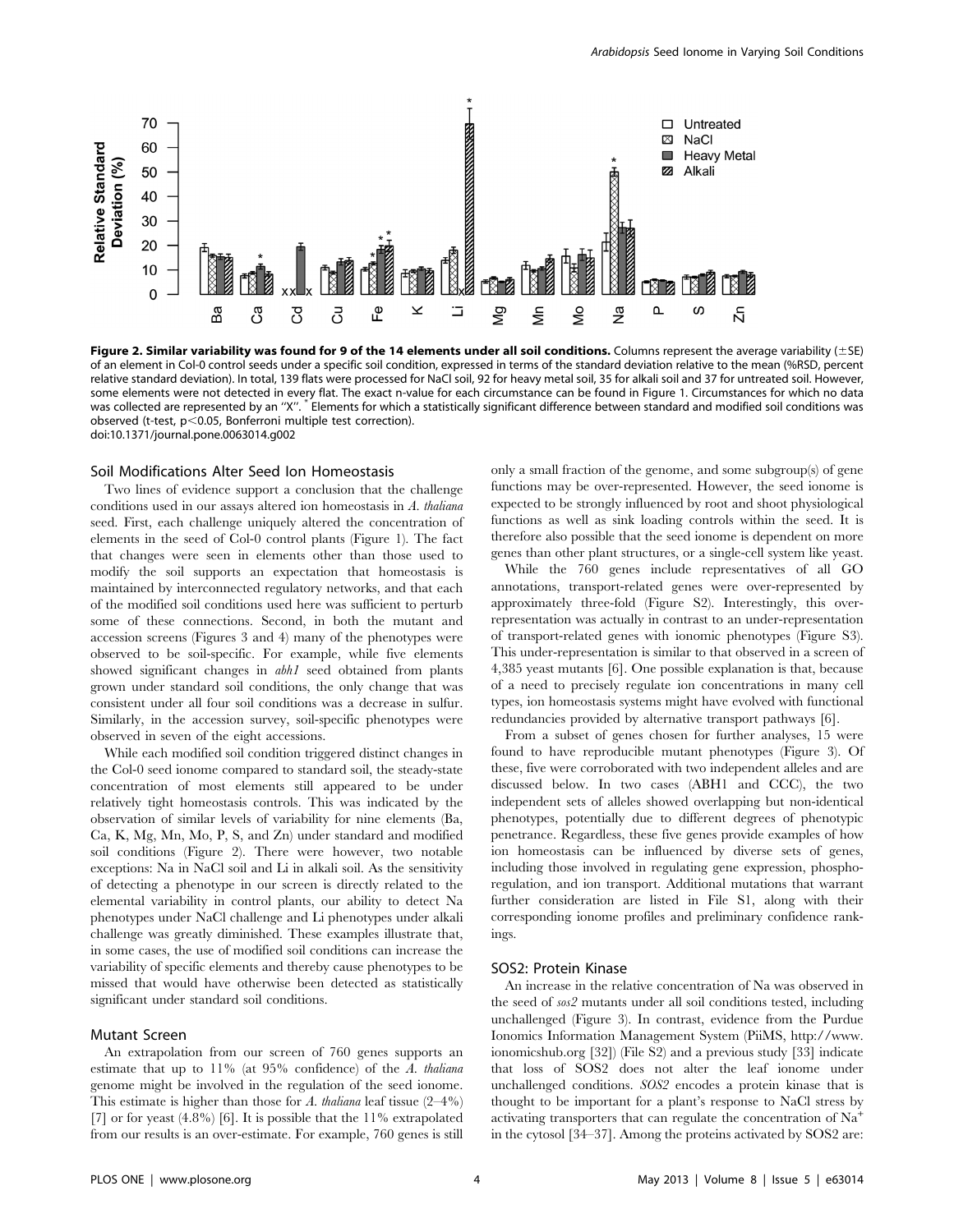| Gene                                                    | <b>Allele</b>                              | Significant Median % Change Compared to WT<br>Soil<br>n |       |       |           |  |          |      |       |    |          | n | Gene  |       |                         |                |                   |
|---------------------------------------------------------|--------------------------------------------|---------------------------------------------------------|-------|-------|-----------|--|----------|------|-------|----|----------|---|-------|-------|-------------------------|----------------|-------------------|
| <b>Accession</b>                                        | <b>Accession</b>                           | Treatment Ba Ca Cu Fe K                                 |       |       |           |  |          | Li . |       |    | Mg Mn Na | P | S.    |       | Zn Plants Flats         |                | Name              |
| At2g13540 <sup>a</sup> ································ | Salk_016753                                | Untreated                                               | $-44$ | 33    |           |  | $-15$    |      | 15    | 31 |          |   | $-38$ |       | 12                      | 2              | ABH1              |
|                                                         |                                            | NaCl                                                    |       | 35    |           |  |          |      |       |    |          |   | $-45$ |       | 14                      | 3              |                   |
|                                                         |                                            | Metal                                                   |       | 26    |           |  | $-19$    |      |       |    |          |   | $-23$ |       | 16                      | 4              |                   |
|                                                         |                                            | Untreated -59 26                                        |       |       |           |  | $-16$    |      | 17    |    |          |   | $-40$ |       | 9                       | 2              |                   |
|                                                         | Salk_024285                                | NaCl                                                    |       |       |           |  |          |      |       |    |          |   | $-47$ |       | 13                      | 3              |                   |
|                                                         |                                            | Metal                                                   |       |       |           |  |          |      |       |    |          |   | $-13$ |       | 5                       | $\mathbf 2$    |                   |
| At5g35410 <sup>ª</sup>                                  |                                            | Untreated                                               |       |       |           |  |          |      |       |    | 73       |   |       |       | 6                       | 1              |                   |
|                                                         | Salk_016683                                | NaCl                                                    |       |       |           |  |          |      |       |    | 144      |   |       |       | 8                       | 2              |                   |
|                                                         |                                            | Metal                                                   |       |       |           |  |          |      |       |    | 604      |   |       |       | 10                      | $\mathbf 2$    | SOS2              |
|                                                         |                                            | Untreated                                               |       |       |           |  |          |      |       |    | 102      |   |       |       | 6                       | 1              |                   |
|                                                         | CS3863                                     | Metal                                                   |       |       |           |  |          |      |       |    | 880      |   |       |       | 3                       | 1              |                   |
|                                                         | SALK_008085<br>SALK_063934                 | Untreated                                               |       |       |           |  |          |      |       |    |          |   | $-22$ |       | 12                      | 3              | Unknown           |
|                                                         |                                            | NaCl                                                    |       |       |           |  |          |      |       |    |          |   | $-23$ |       | 5                       | $\overline{a}$ |                   |
| At3g14280 <sup>a</sup> ···                              |                                            | Untreated                                               |       |       |           |  |          |      |       |    |          |   | $-27$ |       | 12                      | 3              |                   |
|                                                         |                                            | NaCl                                                    |       |       |           |  |          |      |       |    |          |   | $-28$ |       | 6                       | 2              |                   |
|                                                         | SALK_145300                                | Untreated                                               | 53    | 16    |           |  | $-40$    |      |       |    | $-45$    |   | 19    |       | 9                       | $\overline{a}$ |                   |
| At1g30450 <sup>a</sup>                                  | CS16311                                    | Untreated                                               |       | 15    |           |  | 60 - 47  |      |       |    | -66      |   | 29    |       | 8                       | 2              | CCC               |
|                                                         | SALK 019922                                | NaCl                                                    |       | 48    |           |  |          |      | -41   |    |          |   |       |       | 5                       | 1              |                   |
| At5g15410 <sup>a</sup>                                  | $cngc2-2°$                                 | NaCl                                                    |       | 59    |           |  |          |      | $-18$ |    |          |   |       |       | $\overline{\mathbf{c}}$ | 1              | CNGC <sub>2</sub> |
|                                                         |                                            |                                                         |       |       |           |  |          |      |       |    |          |   |       |       |                         |                |                   |
| At1g17500,                                              | Salk_129561,                               | Untreated                                               |       |       |           |  | $-17$    |      |       |    |          |   |       |       | 14                      | 3              | ALA4/5            |
| At1g72700 <sup>b</sup>                                  | Salk_049232                                | NaCl                                                    |       |       |           |  |          |      |       |    |          |   |       | $-18$ | 11                      | 3              |                   |
| At1g09700 <sup>b</sup>                                  | SALK 064863                                | Untreated                                               |       | 30    |           |  | $-36$ 79 |      |       |    | $-45$    |   |       |       | 8                       | $\mathbf 2$    | HYL1              |
|                                                         |                                            | NaCl                                                    |       | 68    |           |  | -43 ND   |      |       |    |          |   |       |       | 2                       | 1              |                   |
|                                                         | SALK_108349                                | Untreated                                               |       |       | 16        |  |          |      |       |    |          |   |       |       | 8                       | 2              | Unknown           |
| At2g29040 <sup>b</sup>                                  |                                            | NaCl                                                    |       |       | <b>ND</b> |  |          |      |       |    |          |   |       |       | 2                       | 1              |                   |
|                                                         |                                            | Metal                                                   |       |       | 20        |  |          |      |       |    |          |   |       |       | 7                       | 2              |                   |
|                                                         | SALK_132810                                | Untreated                                               |       | 60    |           |  | $-62$    |      | $-26$ |    |          |   |       |       | 6                       | $\mathbf{1}$   | Unknown           |
| At3g50910 <sup>b</sup>                                  |                                            | NaCl                                                    |       | 42    |           |  | $-48$    |      | $-18$ |    |          |   | 30    |       | 8                       | 2              |                   |
|                                                         |                                            | Alkali                                                  |       | 40    |           |  | $-22$    |      | $-18$ |    |          |   |       |       | 6                       | 1              |                   |
| At3g22590 <sup>b</sup>                                  | SALK_150644                                | Untreated                                               |       | 19    |           |  |          | 37   |       |    |          |   |       |       | 12                      | 3              | PHP               |
|                                                         |                                            | NaCl                                                    |       | 33    |           |  |          |      |       |    |          |   |       |       | 6                       | 2              |                   |
|                                                         |                                            | Metal                                                   |       | 65    |           |  |          |      |       |    |          |   |       |       | 4                       | 1              |                   |
|                                                         |                                            | Alkali                                                  |       | 15    |           |  |          |      |       |    |          |   |       |       | 6                       | 1              |                   |
|                                                         | At1g75820 <sup>b</sup> WiscDsLox 489_492B1 | Untreated                                               |       |       |           |  |          | 38   |       |    |          |   |       |       | 8                       | 2              | CLAVATA           |
| At1g04300 <sup>b</sup>                                  | SAIL_701_C06                               | Untreated                                               |       |       |           |  | $-21$    |      |       |    |          |   |       |       | 12                      | $\mathbf 2$    | TRAF-Like         |
|                                                         |                                            | NaCl                                                    |       |       |           |  | $-25$    |      |       |    |          |   |       |       | 12                      | $\sqrt{2}$     |                   |
| At5g40780 <sup>b</sup>                                  | SALK_036871                                | Untreated                                               |       |       |           |  |          |      | 23    |    | 686      |   | $-22$ |       | 8                       | 1              | LHT1              |
|                                                         |                                            | NaCl                                                    |       |       |           |  |          |      | 29    |    | 203      |   | $-25$ |       | 15                      | 3              |                   |
|                                                         |                                            | Metal                                                   |       |       |           |  |          |      |       |    |          |   |       |       | 12                      | 3              |                   |
|                                                         |                                            | Alkali                                                  |       |       |           |  |          |      | 22    |    |          |   | $-15$ |       | 6                       | 1              |                   |
| Not                                                     | FN 116.49                                  | NaCl                                                    |       | 34    |           |  |          |      |       |    |          |   |       |       | 6                       | 1              | Not               |
| Identified <sup>b</sup>                                 |                                            | Alkali                                                  |       | 47    |           |  |          |      |       |    |          |   |       |       | 5                       | 1              | Identified        |
| At2g28670 <sup>b</sup>                                  | FN145.01                                   | Untreated                                               |       | $-14$ |           |  |          |      |       |    |          |   |       |       | 1                       | 1              | ESB1              |
|                                                         |                                            | NaCl                                                    |       | $-25$ |           |  |          |      |       |    |          |   |       |       | 6                       | 1              |                   |
|                                                         |                                            | Metal                                                   |       | $-45$ |           |  |          |      |       |    |          |   |       |       | 6                       | 1              |                   |
|                                                         |                                            | Alkali                                                  |       | $-11$ |           |  |          |      |       |    |          |   |       |       | 5                       | 1              |                   |
|                                                         |                                            |                                                         |       |       |           |  |          |      |       |    |          |   |       |       |                         |                |                   |

Figure 3. Percent changes in mutant elemental concentrations identify 15 genes that regulate the seed ionome. Data represent the median percent changes in the concentration of elements with reproducibly significant differences between the mutants and the Col-0 wild-type controls. An ionomic change was considered significant if more than three standard deviations from the control mean and reproducible if consistent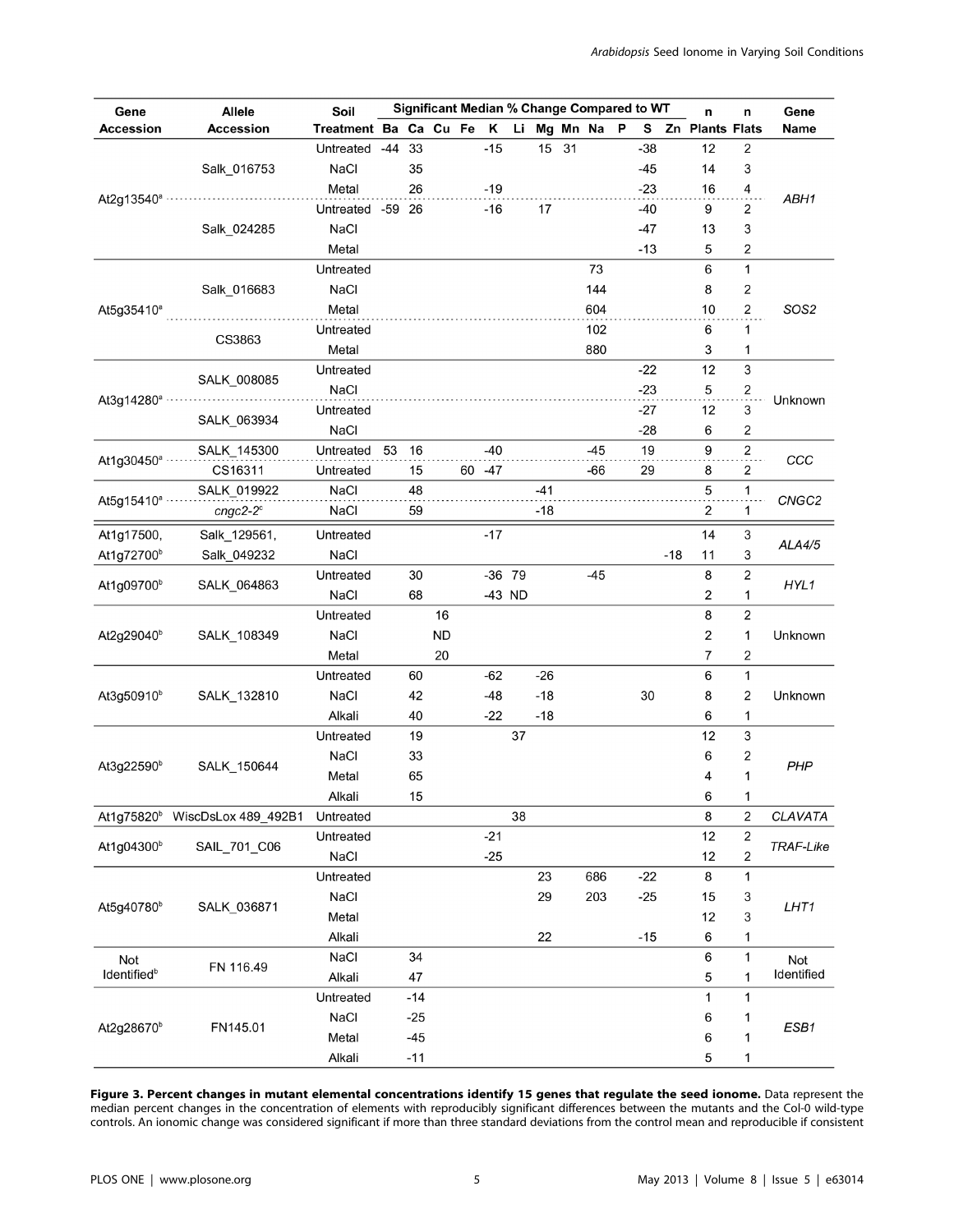across multiple flats, soil conditions, or alleles. Circumstances for which no data was collected are represented by "ND". <sup>a</sup> Genes with ionomic phenotypes corroborated by two independent alleles <sup>b</sup> Candidate genes with putative ionomic phenotypes evaluated with only one allele <sup>c</sup> T-DNA insertional mutant of CNGC2 [66]: ig# 581 and Harper Lab ss57. doi:10.1371/journal.pone.0063014.g003

SOS1, a Na<sup>+</sup>/H<sup>+</sup> antiporter that effluxes Na<sup>+</sup> across the PM [38– 40]; and NHX1, a  $\text{Na}^+/\text{H}^+$  antiporter that sequesters  $\text{Na}^+$  in the vacuole [41]. The activity of the SOS1  $\mathrm{Na^+}/\mathrm{H^+}$  antiporter has been linked to long-distance  $Na<sup>+</sup>$  transport in plants [42]. The observation that seeds from sos2 plants over-accumulate Na<sup>+</sup> relative to Col-0 wild-type is consistent with the involvement of the SOS2 kinase in either reducing the levels of  $Na<sup>+</sup>$  translocated to the seed, or as part of an efflux pathway to exclude Na from accumulating in developing seeds.

#### ABH1: Nuclear mRNA Cap Binding Protein

Multiple soil-dependent phenotypes were observed in the seed of abh1 mutants, with a decrease in S being the only change that was consistent under all growth conditions tested (Figure 3). These changes might be specific to the seed, as no changes have yet been

|                  | Soil             |       | <b>Significant Median % Change Compared to WT</b> | n  | n |    |    |     |   |       |    |                         |                           |
|------------------|------------------|-------|---------------------------------------------------|----|---|----|----|-----|---|-------|----|-------------------------|---------------------------|
| <b>Accession</b> | <b>Treatment</b> | Ba    | Ca                                                | Fe | Κ | Mg | Mn | Na  | P | S     | Zn | <b>Plants</b>           | <b>Flats</b>              |
| KAS-1            | Untreated        | $-44$ | $-34$                                             | 39 |   |    |    |     |   |       |    | 9                       | $\mathbf{1}$              |
|                  | Alkali           | $-32$ | $-41$                                             | 43 |   |    | 24 |     |   |       |    | 8                       | 1                         |
|                  | Untreated        |       |                                                   |    |   |    |    |     |   | $-18$ |    | 43                      | 6                         |
|                  | NaCl             |       |                                                   |    |   |    |    | 626 |   | $-32$ |    | 40                      | 5                         |
| $LER-0$          | Metal            |       |                                                   |    |   |    |    | 108 |   |       |    | $\overline{2}$          | 1                         |
|                  | Alkali           |       |                                                   |    |   |    |    |     |   |       |    | 6                       | 1                         |
|                  | Untreated        |       |                                                   |    |   |    |    |     |   |       |    | 17                      | 3                         |
|                  | NaCl             |       |                                                   |    |   |    |    |     |   |       | 38 | 11                      | $\mathbf 2$               |
| MRK-0            | Metal            |       |                                                   |    |   |    |    |     |   |       |    | 22                      | 4                         |
|                  | Alkali           |       |                                                   |    |   |    |    |     |   |       | 12 | 6                       | 1                         |
|                  | Untreated        |       |                                                   |    |   |    | 73 |     |   |       |    | 18                      | $\mathbf{3}$              |
|                  | NaCl             |       |                                                   |    |   |    | 48 |     |   |       |    | 10                      | $\mathbf 2$               |
| $ND-1$           | Metal            |       |                                                   |    |   |    |    |     |   |       |    | 13                      | 3                         |
|                  | Alkali           |       |                                                   |    |   |    |    |     |   |       |    | 6                       | 1                         |
|                  | Untreated        |       |                                                   |    |   |    |    |     |   |       |    | 18                      | $\mathfrak{S}$            |
|                  | NaCl             |       | $-32$                                             |    |   |    | 70 |     |   |       |    | 11                      | $\overline{2}$            |
| <b>SHA</b>       | Metal            |       |                                                   |    |   |    |    |     |   |       |    | 16                      | 3                         |
|                  | Alkali           |       |                                                   |    |   |    |    |     |   |       |    | 6                       | $\mathbf{1}$              |
|                  | Untreated        |       |                                                   |    |   |    |    | 79  |   |       |    | 19                      | $\overline{\mathbf{4}}$   |
|                  | NaCl             |       |                                                   |    |   |    |    | 219 |   |       |    | $\overline{\mathbf{4}}$ | $\mathbf 2$               |
| $TS-1$           | Metal            |       |                                                   |    |   |    |    | 560 |   |       |    | 13                      | 3                         |
|                  | Alkali           |       |                                                   |    |   |    |    | 262 |   |       |    | 6                       | 1                         |
|                  | Untreated        |       |                                                   |    |   |    |    |     |   |       |    | 22                      | $\overline{\mathbf{4}}$   |
|                  | NaCl             |       |                                                   |    |   |    |    | 295 |   |       |    | 13                      | 3                         |
| TSU-1            | Metal            |       |                                                   |    |   |    |    | 57  |   |       |    | 15                      | $\ensuremath{\mathsf{3}}$ |
|                  | Alkali           |       |                                                   |    |   |    |    |     |   |       |    | $\,6$                   | 1                         |
|                  | Untreated        |       |                                                   |    |   |    | 41 |     |   |       |    | 17                      | $\sqrt{3}$                |
|                  | NaCl             |       |                                                   |    |   |    | 37 |     |   |       |    | 12                      | $\mathbf 2$               |
| $WS-0$           | Metal            |       |                                                   |    |   |    | 24 |     |   |       |    | 19                      | 4                         |
|                  | Alkali           |       |                                                   |    |   |    |    |     |   |       |    | 6                       | 1                         |

Figure 4. Percent changes in elemental concentrations relative to Col-0 reveal soil-dependent differences in natural variants. Data represents the median percent change in the concentration of elements with reproducibly significant differences between the experimental accessions and the Col-0 control accession. An ionomic change was considered significant if more than three standard deviations from the control mean and reproducible if consistent across multiple flats, soil conditions, or alleles. doi:10.1371/journal.pone.0063014.g004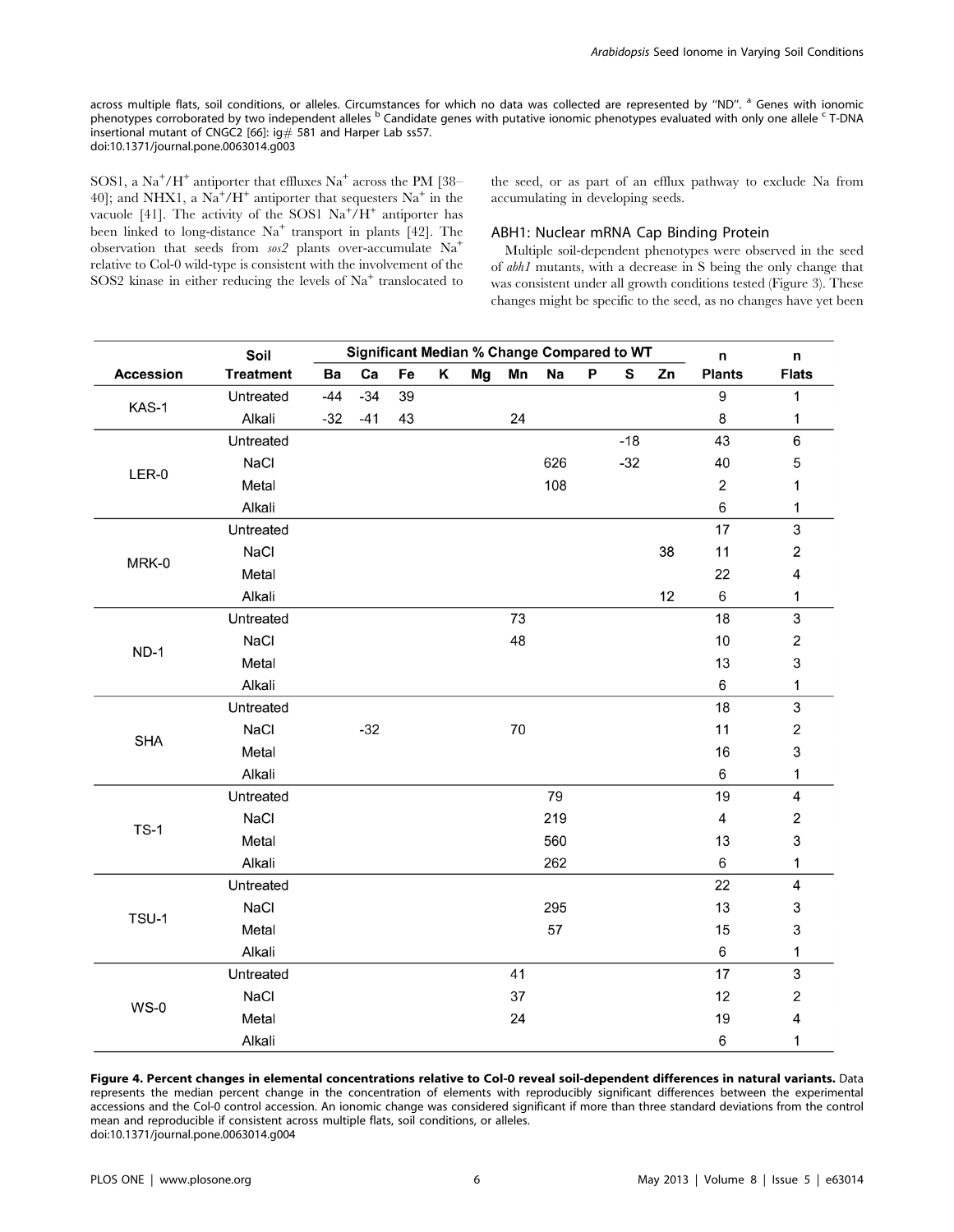detected in assays of the leaf ionome (File S2). An abh1 mutant plant was initially characterized as being hypersensitive to ABA [43,44]. ABH1 encodes the large subunit of the heterodimeric mRNA cap-binding complex (CBC) [43,44]. The eukaryotic CBC complex binds the 5' end of RNA polymerase II transcripts and has multiple roles in mRNA biogenesis, including nuclear export [45,46] and protecting transcripts from nuclease degradation [47]. Loss of ABH1 results in as many as 144 changes in gene expression of two-fold or greater in the leaf, including kinases, transporters and transcription factors (File S3) [48]. ABH1 has also been shown to be involved in alternate splicing [49], miRNA maturation [50– 53], and possibly protein translation [54]. It is tempting to speculate that the changes in ion homeostasis observed in abh1 seed are the direct result of altered expression and/or function of one or more genes involved seed in ion homeostasis. However, the possibility cannot be excluded that ionomic changes in the abh1 seed ionome are the indirect result of changes in whole-plant physiology caused by the ABA hypersensitivity of abh1 mutants.

#### CCC: Cation Chloride Co-transporter

When grown with unmodified soil,  $cc$  mutants were observed to produce seed that over-accumulate Ca and S, and underaccumulate Na and K (Figure 3). CCC encodes the only known cation chloride co-transporter in A. thaliana. Promoter-GUS [55] and public expression profiling analyses [56] suggest that CCC is expressed throughout the plant, including roots, shoots, seeds and pollen. In animals, cation chloride co-transporters are divided into three groups based on ion co-transport specificity:  $K^+$ :Cl<sup>-</sup> (KCC), Na<sup>+</sup>:Cl<sup>-</sup> (NCC) and Na<sup>+</sup>:K<sup>+</sup>:Cl<sup>-</sup> (NKCC) [57]. In plants, two lines of evidence suggest a significant role for CCCs in cellular ion homeostasis. First, heterologous expression of CCC from A. thaliana in Xenopus laevis oocytes provides evidence of Cl- ion transport in the presence of both  $Na^+$  and  $K^+$ , consistent with transport characteristics observed for the animal NKCC group [55]. Second, gene knockout and RNAi experiments in A. thaliana and Oryza sativa, respectively, indicate that loss of CCC can disrupt the ability of the plant to regulate the concentrations of Na, K and Cl, especially when grown under salt stress conditions [55,58]. Both knockout and RNAi silenced plants showed multiple growth defects, consistent with a model in which CCCs play a critical role in ion homeostasis in multiple cell types and tissues. The observation here that a ccc mutant over-accumulates Ca and S in seeds raises the question of whether the in-vivo ion transport properties of CCC may also include  $Ca^{2+}$  or  $SO_4^-$ , or whether an increase in seed Ca and S could be indirect consequences of pleiotropic changes that affects ion loading or fluxes within the transpiration stream or nutritional loading into seeds.

## At3g14280: Protein with Obscure Features

A decrease in seed S was observed in mutant plants with T-DNA insertions in the gene At3g14280 under all growth conditions tested (Figure 3). The protein encoded by gene At3g14280 is currently annotated as a protein with obscure features (POF) [59,60], with putative orthologs in monocots, dicots and mosses; none of which are annotated with known motifs, domains, or biological functions. The protein encoded by At3g14280 is predicted to be soluble [61], and public expression profiling data suggests it is expressed throughout the plant, including roots, shoots and pollen [56]. This highlights the potential of using a seed ionome screen to provide experimental evidence for annotating unknown genes with potential physiological functions. From our first pass screen of 760 genes, 45 ''unknowns'' were scored with potential phenotypes worthy of follow up analyses (File S1). In the case of the POF/unknown encoded by At3g14280, we suggest its designation as a sulfur homeostasis gene (SHO), as two independent T-DNA insertions in its coding sequence result in a lower concentration of S in the A. thaliana seed.

## CNGC2: Cyclic Nucleotide Gated Channel

An increase in Ca and a decrease in Mg were observed in the seed of cngc2 mutants under NaCl challenge conditions (Figure 3). Whether these changes might be specific to the seed is not yet clear, but current evidence from the PiiMS database suggests that the leaf ionome is unaltered under an unchallenged soil condition (File S2). Cyclic nucleotide gated channels (GNGCs) are nonselective cation-conducting channels that can be activated by cyclic nucleotides. 20 CNGC isoforms (CNGC 1–20) have been identified in A. thaliana [62]. Electrophysiological experiments in Xenopus laevis oocytes, human embryonic kidney (HEK) cells and A. thaliana guard cells suggest that CNGC2 is permeable to cations including  $K^+$  and  $Ca^{\frac{5}{2}+}$ , [63–65]. Loss of CNGC2 results in reduced plant health with a specific hypersensitivity to high  $Ca<sup>2+</sup>$ levels (10 mM) [66,67]. While the possibility cannot be excluded that the changes in ion homeostasis for cngc2 are an indirect consequence of reduced plant health, other CNGC isoforms have been implicated in the maintenance of ion homeostasis. For example, cngc3 mutant seedlings under-accumulate K when grown on high levels of NaCl or KCl [68], cngc1 mutant seedlings underaccumulate Ca [69], and antisense plants under-expressing CNGC10 under-accumulate Ca, Mg and K in shoot tissue [70]. Evidence from studies on CNGC18 are consistent with the potential of CNGCs to change the accumulation of Ca [71]. These examples of cngc mutants that under-accumulate Ca are in contrast to our finding that Ca is over-accumulated in cngc2 seed. The observation that cngc2 mutants also under-accumulate Mg in seeds is consistent with previous reports of a strong correlation between Ca and Mg concentrations [2], and raises the question of how  $Mg^{2+}$  transport might be influenced by CNGC2.

#### Accession Screen

Changes in the seed ionome, relative to Col-0, were observed for eight of the nine accessions studied. This is similar to what was seen for a seed and leaf ionome comparison in a previous study with 12 accessions grown with soil amended with subtoxic levels of various elements, including Cd and As [14]. However, our results using plants grown on four different soils indicate that most of the differences are likely to be soil-dependent.

Only one of the nine ionomic changes observed in accessions screened under all four soil conditions occurred consistently under all soil conditions. Nevertheless, the observed high frequency of natural variation is consistent with the hypothesis that the seed and leaf ionomes are both sensitive indicators for changes in genetic networks that accompany adaptive changes in the evolution of plant accessions [72]. In the context of the leaf ionome, natural variation has already been used to identify several genes of ionomic importance, for example: MOT1, Mo concentration [19]; FPN2, Co concentration [22]; APR2, sulfate concentration [20]; and HKT1, Na concentration [18,21,25,73].

Importantly, two accessions analyzed here show increased seed concentrations for Zn (Mrk-0) or Fe (Kas-1). As these two elements are considered important nutrients for biofortification of seeds, understanding the genetic basis of this natural variation might be instructive towards genetic improvements in crop plants. In the case of increased Zn in Mrk-0 seed, this change was only seen in plants grown under NaCl and alkali challenges. This suggests that understanding a NaCl or alkali stress response in Mrk-0 might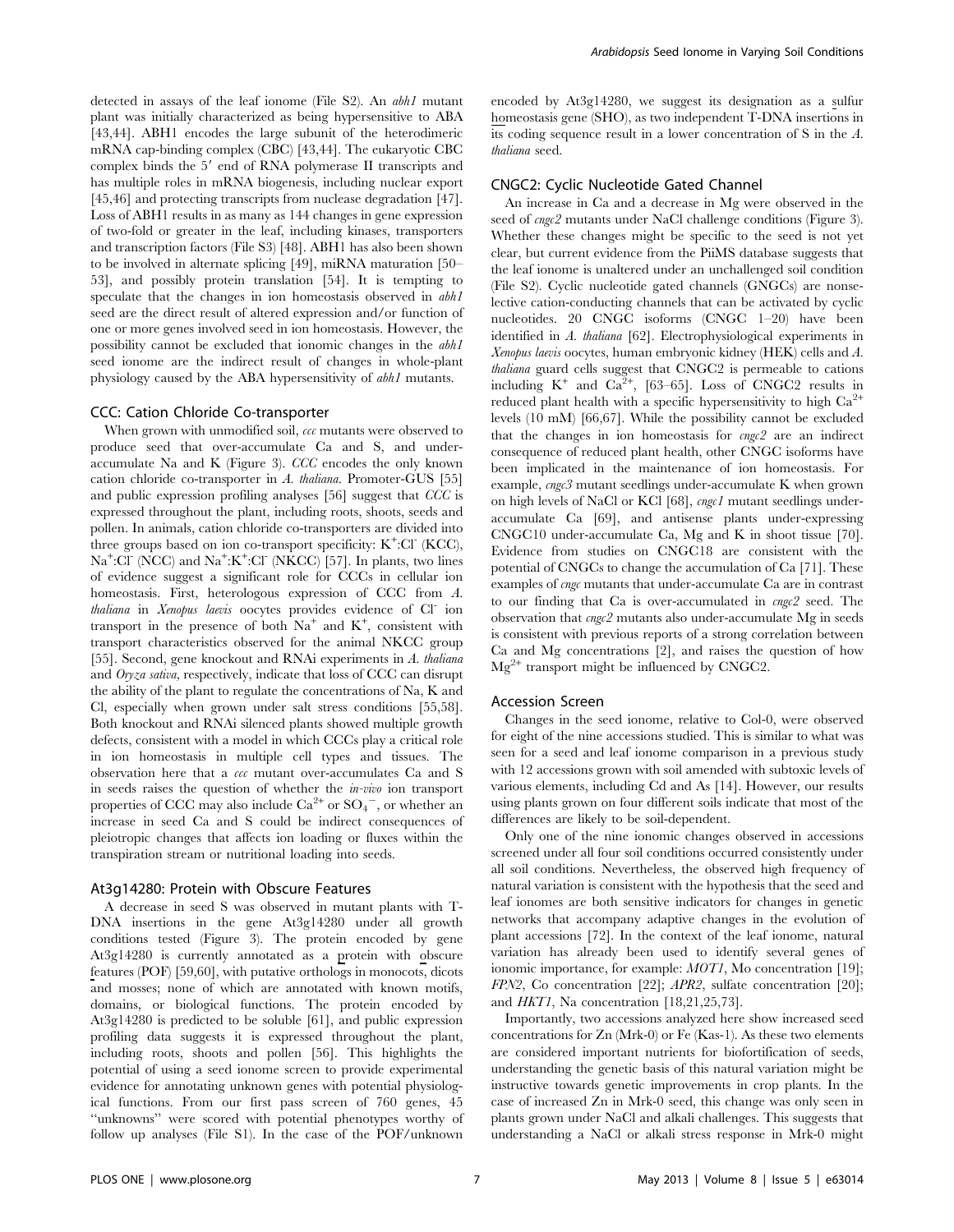provide insights into genetic networks that regulate Zn homeostasis.

In the case of increased Fe in Kas-1 seed, this change was seen for both untreated and alkali soil conditions. A seed analysis was not possible for the NaCl or heavy metal challenges, as these plants were highly sensitive to the NaCl and heavy metal conditions used here, and produced very few seed. However, a previous study with a different amended soil treatment also showed an increase in seed Fe [14]. Interestingly, the previous study did not see any Fe changes in the leaf ionome. This suggests that the increased levels of Fe in Kas-1 seeds are not soil-dependent, and that the mechanism responsible has a seed specific feature.

### Seed and Leaf Ionomes are Distinct

Previous studies have shown that the relative elemental compositions of root, leaf and seed tissues are very different [14,16,17,74]. For nine of the 15 seed ionome mutants identified here, an initial comparison with changes in the leaf ionome was possible through information available either from a public database (PiiMS) or the literature. With this subset of mutants, there were no examples in which elemental concentrations were altered in the same way (File S2). Similar results have emerged from analyses of three RIL populations of A. thaliana [17]. These examples support an expectation that the regulatory controls over the seed ionome are distinct from those that regulate the leaf, despite a dependence of the seed on vegetative tissues for their source of nutrients. Thus, in working towards a goal of biofortifying seeds with increased levels of mineral nutrients, specific attention will be required to understand the ion homeostasis controls that are specific to the seed ionome.

#### Conclusions

Here, we identified seed ionome functions for 15 genes, five of which were corroborated with two independent mutant alleles. Significantly, all 15 mutants showed at least one ionomic change that could be identified in plants grown under standard conditions. This suggests that the sole use of a standard soil condition might provide the most efficient strategy for a first pass screen of the entire genome to identify genes that can impact the seed ionome. Nevertheless, our results show that modified soil conditions have significant influence on the seed ionome (Figure 1), and can be used to uncover soil-dependent ionomic phenotypes in mutants (Figure 3) and naturally occurring accessions (Figure 4). Thus, a comprehensive understanding of the genetic networks governing ion homeostasis will eventually require careful attention to factors impacting the soil environment.

#### Materials and Methods

#### Resources

Seeds for the accessions [75], the SALK [76], SAIL [77] and WiscDsLox [78] T-DNA disruption lines and the CSHL [79] transposon disruption lines were obtained from the Arabidopsis Biological Resource Facility at Ohio State University. Seeds for SM [80] transposon disruption lines were obtained from the NASC European Arabidopsis Stock Centre. The locations of all inserts were estimated using flanking sequences available through the Salk SIGnAL T-DNA Express portal (http://signal.salk.edu/ cgi-bin/tdnaexpress). Plant lines in the Wisconsin Collection [81] were isolated by individual labs from pooled seed and are available from the Harper Lab. Seeds designated as being from the Harper Lab Collection and all multiple knockout plant lines are also available from the Harper Lab. Seed lines with the prefix ''FN'' carry fast neutron deletions [7] and are available from the Salt Lab. The sos2-1 allele [37] carries a fast neutron deletion and is available from the Arabidopsis Biological Resource Facility at Ohio State University.

### Untreated Soil Condition

Seeds were sown on plates containing  $\frac{1}{2}$  strength Murashige and Skoog basal salts, 0.05% MES (pH 5.7) and 1% agar. The seeds were stratified ( $4^{\circ}$ C, dark) for 48 h and then grown at room temperature under 24 h light for 10 d. Seedlings were transplanted to soil (Sunshine LB-2 or Sunshine SMB283) and grown in a growth chamber at  $21^{\circ}$ C under long-day light conditions (16 h light/8 h dark) until bolting. After bolting, the plants were moved to a greenhouse where they were allowed to grow to maturity. The plants were frequently subirrigated by soaking the flats for  $\sim$ 16 h in an ebb-and-flow tray with an excess of 1/10 strength Hoaglands  $#2$  basal salts supplemented with 5  $\mu$ M Sprint138 Iron Chelate (Becker-Underwood, Ames, IA, USA).

#### 75 mM NaCl Soil Condition

Plants were grown as described for the untreated soil condition until bolting. Upon bolting, plants were moved to a greenhouse and subirrigated by soaking the flats for  $\sim$ 16 h in an ebb-and-flow tray with an excess of 1/10 strength Hoaglands #2 supplemented with 5 µM Sprint138 Iron Chelate (Becker-Underwood, Ames, IA, USA) and 75 mM NaCl. This watering strategy was used to maintain a constant 75 mM NaCl challenge to the plants over the course of the experiment. Unless the NaCl concentration in the soil was allowed to equilibrate with an excess of fertilizer +75 mM NaCl, NaCl would accumulate in the soil resulting in a NaCl challenge far greater than 75 mM.

#### Heavy Metal Soil Condition

Seeds were sown on plates containing  $\frac{1}{4}$  strength Murashige and Skoog with Gamborg's vitamins, 10 mM MES (pH 5.6) and 1% phytoagar, and two week old seedlings were transplanted to soil. Heavy metal-containing soil was made by mixing 1 kg of soil (Sunshine Basic Mix 2) with 1 L heavy metal solution [0.005% AlCl<sub>3</sub>, 0.005% KH<sub>2</sub>AsO<sub>4</sub>, 0.005% CdCl<sub>2</sub>, 0.01% CoCl<sub>2</sub> and 0.0025% each of BaCl<sub>2</sub>, CsNO<sub>3</sub>, K<sub>2</sub>CrO<sub>4</sub>, CuSO<sub>4</sub>, Ca(NO<sub>3</sub>)<sub>2</sub>,  $Fe(SO<sub>4</sub>)<sub>3</sub>$ , MnCl<sub>2</sub>, MgCl<sub>2</sub>, LiCl, RbCl and ZnSO<sub>4</sub> (w/v)], and the soil was split evenly among three trays. Trays were subirrigated thrice weekly with 700 ml of  $\frac{1}{4}$  strength Hoagland's  $\#2$  basal salts supplemented with 25 µg/L Sprint 330 Iron Chelate (Becker-Underwood, Ames, IA, USA).

## Alkali Soil Condition

Seedlings were grown on plates containing Gamborg's B5 media until they reached the 3–4 true leaf stage and were transplanted to high pH soil. High pH soil was prepared by supplementing Sunshine LB-2 soil with CaO (7.8g CaO/kg dry soil). The plants were subirrigated frequently with  $\frac{1}{4}$  strength Hoagland's  $#2$  basal salts supplemented with 5  $\mu$ M Sprint138 Iron Chelate (Becker-Underwood, Ames, IA, USA).

# Elemental Concentration Measurements

Elemental analysis was performed using a Varian Vista PRO ICP-AES after a  $HNO<sub>3</sub>$  digestion. Samples were placed in 15 ml Falcon polypropylene centrifuge tubes (Fisher Scientific, Waltham, MA, USA) to which  $0.5-1$  ml of trace metal grade  $HNO<sub>3</sub>$  was added. The samples tubes were capped and allowed to react overnight followed by heating in an oven to  $80^{\circ}$ C for 2 h. After cooling, tubes were brought up to a volume of 3.5 ml in the case of a 0.5 ml  $HNO<sub>3</sub>$  digestion or 5 ml in the case of a 1 ml  $HNO<sub>3</sub>$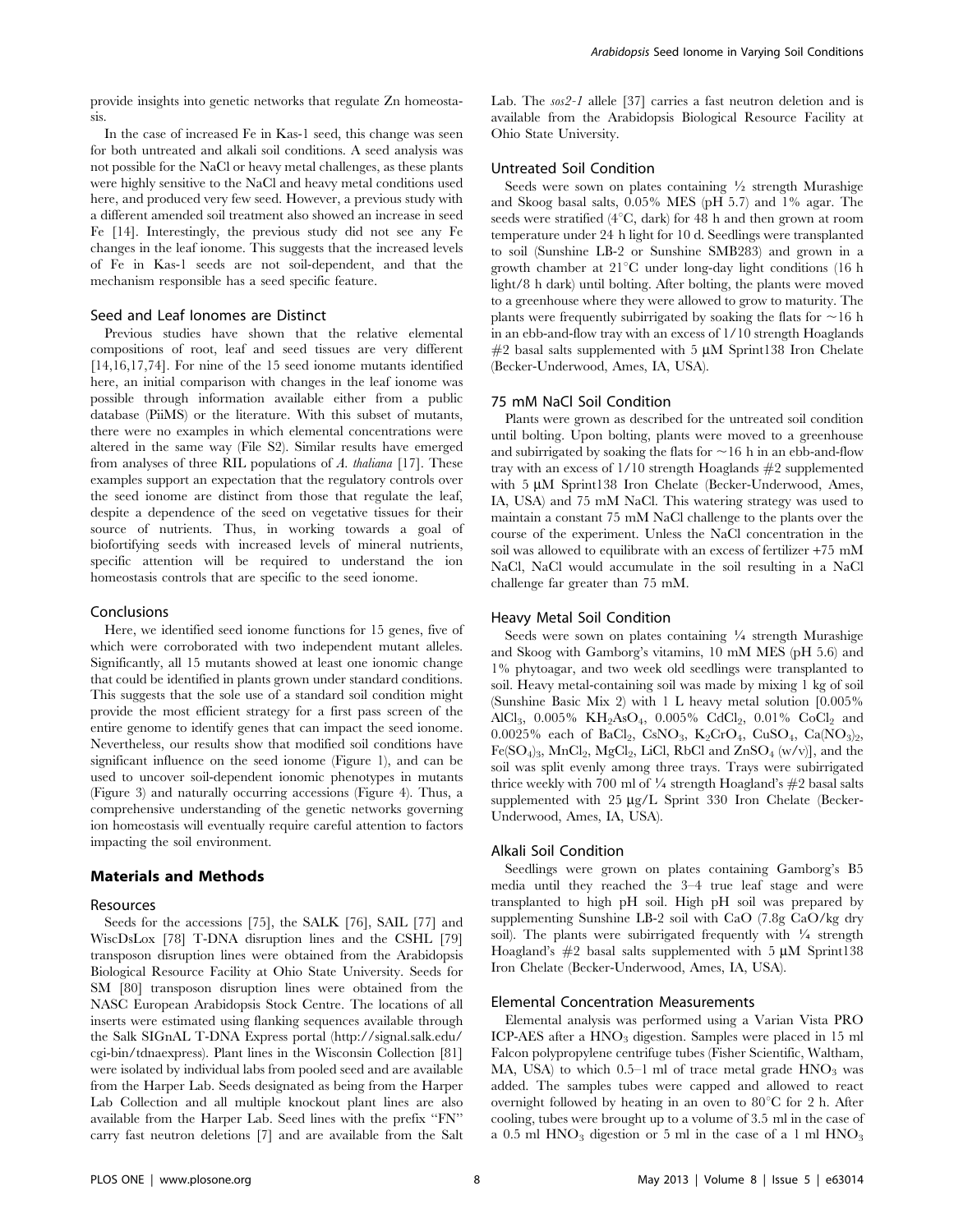digestion. Analysis was conducted using conventional ICP-AES methods with the addition of a 0.5 ml Y +10 g  $\text{CsNO}_3/\text{L}$  solution introduced into the sample uptake for internal standardization.

## Calculations

Sample weights were calculated using a method derived from that of Lahner et al. [7]. Briefly, sample weights were calculated by comparing the concentration (signal) of specific elements in experimental samples to weighed control samples. These calculations are based on the assumption that the signal/weight ratio (albeit different for every element) is consistent for experimental and control samples. In contrast to Lahner et al., [7], the subset of elements used in the weight calculations was not fixed, but rather elements were included if the variation in signal/weight ratio was 25%RSD or less. The concentrations of elements within mutant plants relative to the controls were considered in terms of z-Score (number of standard deviations from control mean) using:

Equation 1:

$$
z - Score = \frac{x_{sample} - \bar{x}_{control}}{\sigma_{control}}
$$

and in terms of percent change using: Equation 2:

% Change = 
$$
100\% \times \frac{x_{sample} - \bar{x}_{control}}{\bar{x}_{control}}
$$

Where  $x_{sample}$  is an individual sample,  $\bar{x}_{control}$  is the mean of control samples and  $\sigma_{control}$  is the standard deviation of the control samples. Data analysis was done in the Harper Lab using the PERL and R programming languages.

# Supporting Information

Figure S1 75 mM NaCl soil modification does not alter **Col-0 seed size.** Average results  $(\pm SE)$  of four independent experiments are presented for untreated (open bars,  $n = 12$  plants) and 75 mM NaCl (crosshatched bars, n = 12 plants) soil conditions. Seed sizes were measured from scanned images as two-dimensional areas using the ImageJ software package. No statistically significant differences were observed between untreated and 75 mM NaCl soil conditions ( $p = 0.7605$ , Welch's t-test). (PDF)

Figure S2 Gene ontology analyses comparing the genes from the mutant screen to the A. thaliana genome. Gene Ontology (GO) analyses were done using gene ontology annotations from TAIR (http://www.arabidopsis.org). Three aspects of each gene product are considered individually: biological process, cellular component and molecular function. Each aspect is divided up into non-overlapping functional categories. Columns represent the percentage of genes within a functional category. The most significant difference between the genes analyzed in this study and the A. thaliana genome is an approximately three-fold increase in the number of transportrelated genes in the Biological Process and Molecular Function categories. Eight of the 760 genes screened were not included in the GO analysis because they were represented by fast-neutron mutant lines and their identity is unknown. (PDF)

Figure S3 Gene ontology analyses comparing genes with potential phenotypes to genes without potential phenotypes. Analyses were done as described in Figure S2.

Genes were considered to have a potential ionomic phenotype if they were identified as candidates in the first pass screen. Eight of the 760 genes screened were not included in the GO analysis because they were represented by fast-neutron mutant lines and their identity is unknown. Transport-related genes from both the Biological Process and Molecular Function GO categories were slightly less likely to show a putative phenotype. This suggests that their approximately three-fold over-representation in the mutant screen (Figure S2) did not produce a disproportionate increase in the estimate that  $7-11\%$  of the A. thaliana genome is involved in regulating seed ion homeostasis.

(PDF)

File S1 Cumulative results of trace element screen. The concentrations of elements in experimental plants relative to the Col-0 controls are represented in terms of z-Scores (number of standard deviations from the control mean). Data represents the median z-Scores of an experimental line within an individual flat. Boxes shaded in gray represent circumstances for which no data was collected. A change in elemental concentration is considered statistically significant if different from the control mean by three or more standard deviations (z-Score  $\geq 3$  or z-Score  $\leq -3$ ). Statistically significant changes in elemental concentrations are represented by blue (lower concentration) and yellow (higher concentration) shaded boxes. The phenotype of a line is described for each growth condition in one of four possible ways: reproducible, low confidence, inconsistent and none. A phenotype is considered ''reproducible'' if consistent within multiple trays of the same soil condition, across different soil conditions, or for independent alleles of the same gene. A phenotype is considered ''low confidence'' if observed in the first pass screen and not chosen for follow up analysis. A phenotype is considered ''inconsistent'' if observed in the first pass screen and not corroborated by a follow up analysis. A phenotype description of ''none'' indicates that no statistically significant changes in elemental concentrations were observed. IG#'s represent internal seed stock designations. Except in the case of double knockouts, common names and TAIR descriptions were obtained from the TAIR website (http://www.arabidopsis.org) and were current on 6/1/12.



File S2 Elemental abundances in vegetative tissue. The elemental contents of mutant plants relative to the tray average is represented in terms of z-Scores (number of standard deviations from the tray mean). Data represents the median z-Scores of an experimental line within an individual flat. Boxes shaded in gray represent circumstances for which no data was collected. A change in elemental accumulation is considered statistically significant if different from the tray average by three or more standard deviations (z-Score  $\geq$  3 or z-Score  $\leq$  -3). Statistically significant over- and under-accumulations are represented by yellow and blue shaded boxes respectively.  $IG\#$ 's represent internal seed stock designations. Data was obtained from the PiiMS database. (XLS)

File S3 Gene expression is altered in abh1 mutant plants. Data represents the smallest fold change in gene expression between abh1 and wild-type from two biological replicates. Microarray data used for this analysis is publicly available in the NCBI GEO database (http://www.ncbi.nlm.nih. gov/projects/geo/, GSE7112) and was originally published by Kuhn et al., 2008 [48]. (XLS)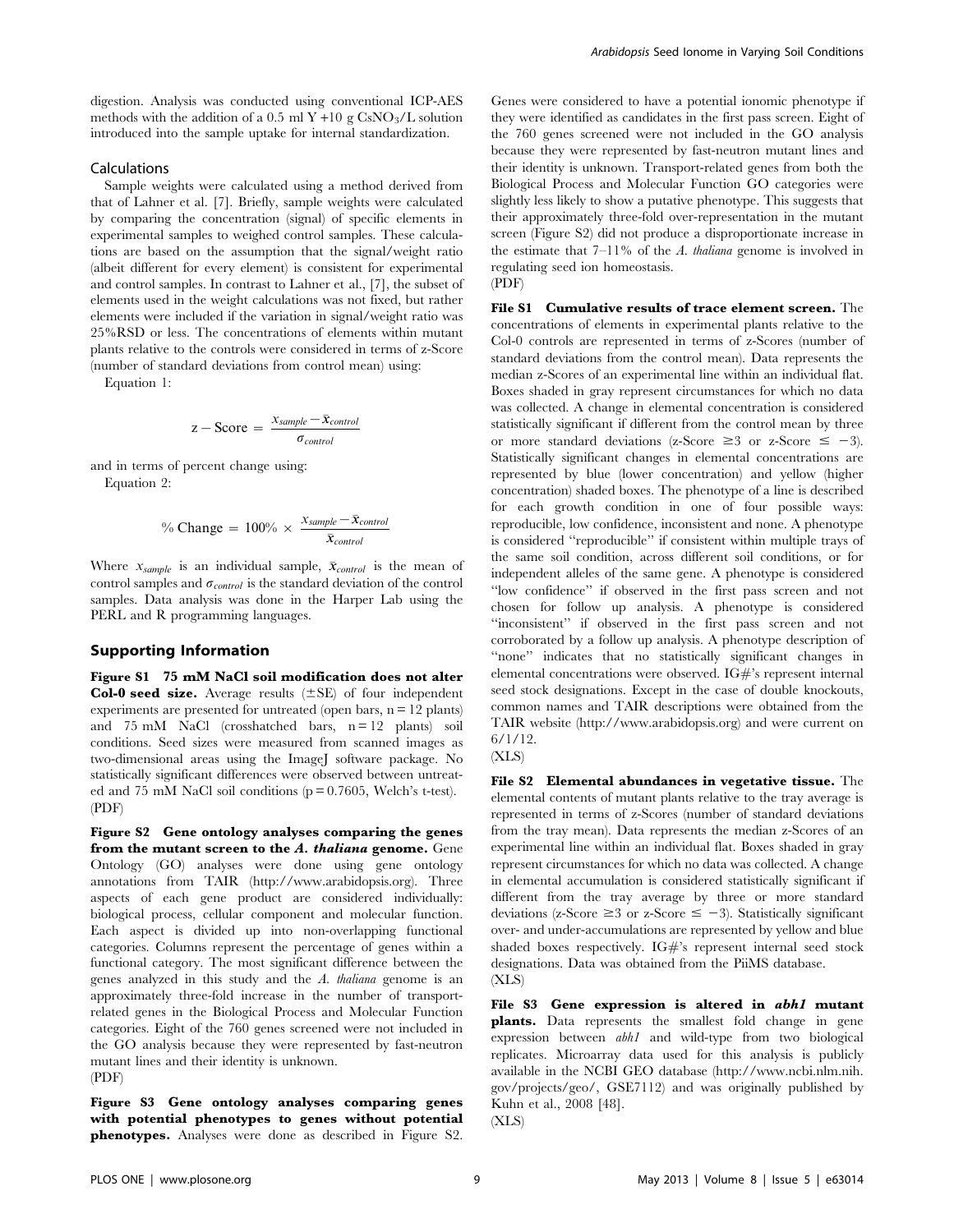## Acknowledgments

We thank Sarah Ellison, Taylor Cohen and Scott Curran for plant cultivation and sample collection. Some seed stocks included in this study were generously provided by Catherine Chan and Joseph Ecker before being deposited in stock centers.

#### References

- 1. Marschner H (1995) Mineral Nutrition of Higher Plants. Ed 2. San Diego: Academic Press.
- 2. Baxter I (2009) Ionomics: studying the social network of mineral nutrients. Curr Opin Plant Biol 12: 381–386.
- 3. Baxter I (2010) Ionomics: The functional genomics of elements. Briefings Funct Genomics 9: 149–156.
- 4. Salt DE, Baxter I, Lahner B (2008) Ionomics and the study of the plant ionome. Annu Rev Plant Biol 59: 709–733.
- 5. Chen Z, Watanabe T, Shinano T, Okazaki K, Osaki M, et al. (2008) Rapid characterization of plant mutants with an altered ion-profile: a case study using Lotus japonicus. New Phytol 181: 795–801.
- 6. Eide DJ, Clark S, Nair TM, Gehl M, Gribskov M, et al. (2005) Characterization of the yeast ionome: a genome-wide analysis of nutrient mineral and trace element homeostasis in Saccharomyces cerevisiae. Genome Biol 6: R77.
- 7. Lahner B, Gong J, Mahmoudian M, Smith EL, Abid KB, et al. (2003) Genomic scale profiling of nutrient and trace elements in Arabidopsis thaliana. Nat Biotechnol 21: 1215–1221.
- 8. Danku JMC, Gumaelius L, Baxter I, Salt DE (2009) A high-throughput method for Saccharomyces cerevisiae (yeast) ionomics. J Anal At Spectrom 24: 103.
- 9. Kobayashi Y, Koyama H (2002) QTL analysis of Al tolerance in recombinant inbred lines of Arabidopsis thaliana. Plant Cell Physiol 43: 1526–1533.
- 10. Bentsink L, Yuan K, Koornneef M, Vreugdenhil D (2003) The genetics of phytate and phosphate accumulation in seeds and leaves of Arabidopsis thaliana, using natural variation. Theor Appl Genet 106: 1234–1243.
- 11. Hoekenga OA, Vision TJ, Shaff JE, Monforte AJ, Lee GP, et al. (2003) Identification and characterization of aluminum tolerance loci in Arabidopsis (Landsberg erecta x Columbia) by quantitative trait locus mapping. A physiologically simple but genetically complex trait. Plant Physiol 132: 936–948.
- 12. Payne KA, Bowen HC, Hammond JP, Hampton CR, Lynn JR, et al. (2004) Natural genetic variation in caesium (Cs) accumulation by Arabidopsis thaliana. New Phytol 162: 535–548.
- 13. Vreugdenhil D, Aarts MGM, Koornneef M, Nelissen H, Ernst WHO (2004) Natural variation and QTL analysis for cationic mineral content in seeds of Arabidopsis thaliana. Plant, Cell Environ 27: 828–839.
- 14. Buescher E, Achberger T, Amusan I, Giannini A, Ochsenfeld C, et al. (2010) Natural genetic variation in selected populations of Arabidopsis thaliana is associated with ionomic differences. PLoS One 5: e11081.
- 15. Conn SJ, Berninger P, Broadley MR, Gilliham M (2012) Exploiting natural variation to uncover candidate genes that control element accumulation in Arabidopsis thaliana. New Phytol 193: 859–866.
- 16. Baxter I, Hermans C, Lahner B, Yakubova E, Tikhonova M, et al. (2012) Biodiversity of mineral nutrient and trace element accumulation in Arabidopsis thaliana. PloS One 7: e35121.
- 17. Ghandilyan A, Ilk N, Hanhart C, Mbengue M, Barboza L, et al. (2009) A strong effect of growth medium and organ type on the identification of QTLs for phytate and mineral concentrations in three Arabidopsis thaliana RIL populations. J Exp Bot 60: 1409–1425.
- 18. Baxter I, Brazelton JN, Yu D, Huang YS, Lahner B, et al. (2010) A coastal cline in sodium accumulation in Arabidopsis thaliana is driven by natural variation of the sodium transporter AtHKT1;1. PLoS Genet 6: e1001193.
- 19. Baxter I, Muthukumar B, Park HC, Buchner P, Lahner B, et al. (2008) Variation in molybdenum content across broadly distributed populations of Arabidopsis thaliana is controlled by a mitochondrial molybdenum transporter (MOT1). PLoS Genet 4: e1000004.
- 20. Loudet O, Saliba-Colombani V, Camilleri C, Calenge F, Gaudon V, et al. (2007) Natural variation for sulfate content in Arabidopsis thaliana is highly controlled by APR2. Nat Genet 39: 896–900.
- 21. Rus A, Baxter I, Muthukumar B, Gustin J, Lahner B, et al. (2006) Natural variants of AtHKT1 enhance Na+ accumulation in two wild populations of Arabidopsis. PLoS Genet 2: e210.
- 22. Morrissey J, Baxter IR, Lee J, Li L, Lahner B, et al. (2009) The ferroportin metal efflux proteins function in iron and cobalt homeostasis in Arabidopsis. Plant Cell 21: 3326–3338.
- 23. Tian H, Baxter IR, Lahner B, Reinders A, Salt DE, et al. (2010) Arabidopsis NPCC6/NaKR1 is a phloem mobile metal binding protein necessary for phloem function and root meristem maintenance. Plant Cell 22: 3963–3979.
- 24. Garcia-Oliveira AL, Tan L, Fu Y, Sun C (2009) Genetic identification of quantitative trait loci for contents of mineral nutrients in rice grain. J Integr Plant Biol 51: 84–92.
- 25. Munns R, James RA, Xu B, Athman A, Conn SJ, et al. (2012) Wheat grain yield on saline soils is improved by an ancestral Na(+) transporter gene. Nat Biotechnol 30: 360–364.

# Author Contributions

Conceived and designed the experiments: SCM RM IB DS JW JIS MLG JFH. Performed the experiments: SCM GA CS DMC JBM NS JFH JW. Analyzed the data: SCM GA CS IB DS JW JIS MLG JFH. Contributed reagents/materials/analysis tools: SCM JW RM IB DS JIS MLG JFH. Wrote the paper: SCM GA JFH IB DS MLG JIS JBM JW.

- 26. Sánchez-Rodríguez E, Rubio-Wilhelmi M, Cervilla LM, Blasco B, Rios JJ, et al. (2010) Study of the ionome and uptake fluxes in cherry tomato plants under moderate water stress conditions. Plant Soil 335: 339–347.
- 27. Sorić R, Ledenčan T, Zdunić Z, Jambrović A, Brkić I, et al. (2011) Quantitative trait loci for metal accumulation in maize leaf. Maydica 56: 323–329.
- 28. Ernst WH, Nelissen HJ, Ten Bookum WM (2000) Combination toxicology of metal-enriched soils: physiological responses of a Zn- and Cd-resistant ecotype of Silene vulgaris on polymetallic soils. Environ Exp Bot 43: 55–71.
- 29. Ghandilyan A, Barboza L, Tisné S, Granier C, Reymond M, et al. (2009) Genetic analysis identifies quantitative trait loci controlling rosette mineral concentrations in Arabidopsis thaliana under drought. New Phytol 184: 180– 192.
- 30. Prinzenberg AE, Barbier H, Salt DE, Stich B, Reymond M (2010) Relationships between growth, growth response to nutrient supply, and ion content using a recombinant inbred line population in Arabidopsis. Plant Physiol 154: 1361– 1371.
- 31. Baxter IR, Vitek O, Lahner B, Muthukumar B, Borghi M, et al. (2008) The leaf ionome as a multivariable system to detect a plant's physiological status. Proc Natl Acad Sci U S A 105: 12081–12086.
- 32. Baxter I, Ouzzani M, Orcun S, Kennedy B, Jandhyala SS, et al. (2007) Purdue ionomics information management system. An integrated functional genomics platform. Plant Physiol 143: 600–611.
- 33. Zhu JK, Liu J, Xiong L (1998) Genetic analysis of salt tolerance in Arabidopsis. Evidence for a critical role of potassium nutrition. Plant Cell 10: 1181–1191.
- 34. Huang G-T, Ma S-L, Bai L-P, Zhang L, Ma H, et al. (2012) Signal transduction during cold, salt, and drought stresses in plants. Mol Biol Rep 39: 969–987.
- 35. Zhu JK (2003) Regulation of ion homeostasis under salt stress. Curr Opin Plant Biol 6: 441–445.
- 36. Mahajan S, Pandey GK, Tuteja N (2008) Calcium- and salt-stress signaling in plants: shedding light on SOS pathway. Arch Biochem Biophys 471: 146–158.
- 37. Liu J, Ishitani M, Halfter U, Kim CS, Zhu JK (2000) The Arabidopsis thaliana SOS2 gene encodes a protein kinase that is required for salt tolerance. Proc Natl Acad Sci U S A 97: 3730–3734.
- 38. Quintero FJ, Ohta M, Shi H, Zhu J-K, Pardo JM (2002) Reconstitution in yeast of the Arabidopsis SOS signaling pathway for Na+ homeostasis. Proc Natl Acad Sci U S A 99: 9061–9066.
- 39. Qiu Q-S, Guo Y, Dietrich MA, Schumaker KS, Zhu J-K (2002) Regulation of SOS1, a plasma membrane Na+/H+ exchanger in Arabidopsis thaliana, by SOS2 and SOS3. Proc Natl Acad Sci U S A 99: 8436–8441.
- 40. Shi H, Ishitani M, Kim C, Zhu JK (2000) The Arabidopsis thaliana salt tolerance gene SOS1 encodes a putative Na+/H+ antiporter. Proc Natl Acad Sci U S A 97: 6896–6901.
- 41. Qiu Q-S, Guo Y, Quintero FJ, Pardo JM, Schumaker KS, et al. (2004) Regulation of vacuolar Na+/H+ exchange in Arabidopsis thaliana by the saltoverly-sensitive (SOS) pathway. J Biol Chem 279: 207–215.
- 42. Shi H, Quintero FJ, Pardo JM, Zhu J-K (2002) The putative plasma membrane Na(+)/H(+) antiporter SOS1 controls long-distance Na(+) transport in plants. Plant Cell 14: 465–477.
- 43. Hugouvieux V, Kwak JM, Schroeder JI (2001) An mRNA cap binding protein, ABH1, modulates early abscisic acid signal transduction in Arabidopsis. Cell 106: 477–487.
- 44. Hugouvieux V, Murata Y, Young JJ, Kwak JM, Mackesy DZ, et al. (2002) Localization, ion channel regulation, and genetic interactions during abscisic acid signaling of the nuclear mRNA cap-binding protein, ABH1. Plant Physiol 130: 1276–1287.
- 45. Izaurralde E, Stepinski J, Darzynkiewicz E, Mattaj IW (1992) A cap binding protein that may mediate nuclear export of RNA polymerase II-transcribed RNAs. J Cell Biol 118: 1287–1295.
- 46. Hamm J, Mattaj IW (1990) Monomethylated cap structures facilitate RNA export from the nucleus. Cell 63: 109–118.
- 47. Balatsos NAA, Nilsson P, Mazza C, Cusack S, Virtanen A (2006) Inhibition of mRNA deadenylation by the nuclear cap binding complex (CBC). J Biol Chem 281: 4517–4522.
- 48. Kuhn JM, Hugouvieux V, Schroeder JI (2007) mRNA cap binding proteins: effects on abscisic acid signal transduction, mRNA processing, and microarray analyses. Curr Top Microbiol Immunol 326: 139–150.
- 49. Raczynska KD, Simpson CG, Ciesiolka A, Szewc L, Lewandowska D, et al. (2010) Involvement of the nuclear cap-binding protein complex in alternative splicing in Arabidopsis thaliana. Nucleic Acids Res 38: 265–278.
- 50. Chen X (2008) A silencing safeguard: links between RNA silencing and mRNA processing in Arabidopsis. Dev Cell 14: 811–812.